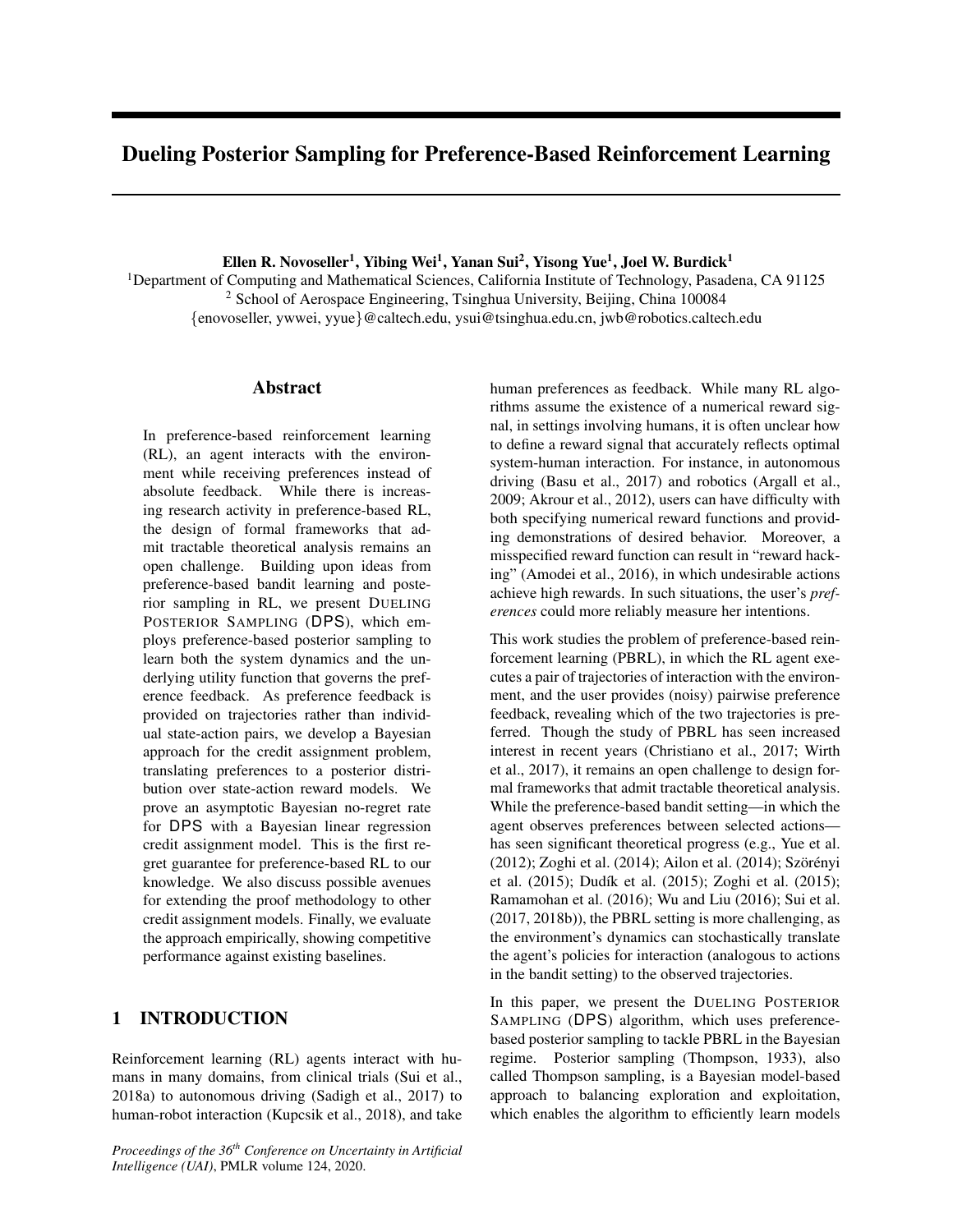of both the environment's state transition dynamics and reward function. Previous work on posterior sampling in RL (Osband et al., 2013; Gopalan and Mannor, 2015; Agrawal and Jia, 2017; Osband and Van Roy, 2017) is focused on learning from absolute rewards, while we extend posterior sampling to both elicit and learn from trajectory-level preference feedback.

To elicit preference feedback, at every episode of learning, DPS draws two independent samples from the posterior to generate two trajectories. This approach is inspired by the Self-Sparring algorithm proposed for the bandit setting (Sui et al., 2017), but has a quite different theoretical analysis, as we need to incorporate trajectorylevel preference learning and state transition dynamics.

Learning from trajectory-level preferences is in general a very challenging problem, as information about the rewards is sparse (often just one bit), is only relative to the pair of trajectories being compared, and does not explicitly include information about actions within trajectories. DPS learns from preference feedback by internally maintaining a Bayesian state-action reward model that explains the preferences; this reward model is a solution to the *temporal credit assignment problem* (Akrour et al., 2012; Zoghi et al., 2014; Szörényi et al., 2015; Christiano et al., 2017; Wirth et al., 2016, 2017), i.e., determining which of the encountered states and actions are responsible for the trajectory-level preference feedback.

We developed DPS concurrently with an analysis framework for characterizing regret convergence in the episodic setting, based upon information-theoretic techniques for bounding the Bayesian regret of posterior sampling (Russo and Van Roy, 2016). We mathematically integrate Bayesian credit assignment and preference elicitation within the conventional posterior sampling framework, evaluate several credit assignment models, and prove a Bayesian asymptotic no-regret rate for DPS with a Bayesian linear regression credit assignment model. To our knowledge, this is the first PBRL approach with theoretical guarantees. We also demonstrate that DPS delivers competitive performance empirically.

# 2 RELATED WORK

Posterior sampling. Balancing exploration and exploitation is a key problem in RL. In the episodic learning setting, the agent typically aims to balance exploration and exploitation to minimize its regret, i.e., the gap between the expected total rewards of the agent and the optimal policy. Posterior sampling, first proposed in Thompson (1933), is a Bayesian model-based approach toward achieving this goal, which iterates between (1) updating the posterior of a Bayesian environment model and (2) sampling from this posterior to select the next policy. In both the bandit and RL settings, posterior sampling has been demonstrated to perform competitively in experiments and enjoy favorable theoretical regret guarantees (Osband and Van Roy, 2017; Osband et al., 2013; Agrawal and Jia, 2017; Chapelle and Li, 2011).

Our approach builds upon two existing posterior sampling algorithms: Self-Sparring (Sui et al., 2017) for preference-based bandit learning (also known as dueling bandits (Yue et al., 2012)) and posterior sampling RL (Osband et al., 2013). Self-Sparring maintains a posterior over each action's reward, and in each iteration, draws multiple samples from this posterior to "duel" or "spar" via preference elicitation. For each set of sampled rewards, the algorithm executes the action with the highest reward sample, obtaining new preferences to update the model posterior. Sui et al. (2017) prove an asymptotic no-regret guarantee for Self-Sparring with independent Beta-Bernoulli reward models for each action.

Within RL, posterior sampling has been applied to the finite-horizon setting with absolute rewards to learn Bayesian posteriors over both the dynamics and rewards. Each posterior sample yields models of both dynamics and rewards, which are used to compute the optimal policy for the sampled system. This policy is executed to get a roll-out trajectory, used to update the dynamics and reward posteriors. In Osband et al. (2013), the authors show an expected regret of  $O(hS\sqrt{AT\log(SAT)})$  after  $T$  time-steps, with finite time horizon  $h$  and discrete state and action spaces of sizes S and A, respectively.

Our theoretical analysis studies the Bayesian linear regression credit assignment model, which most closely resembles Bayesian reward modeling in the linear bandit setting (Abbasi-Yadkori et al., 2011; Agrawal and Goyal, 2013; Abeille and Lazaric, 2017). While both the PBRL and linear bandit settings apply Bayesian linear regression to recover model parameters, PBRL additionally requires learning the dynamics, determining policies via value iteration, and receiving feedback as preferences between trajectory pairs.

Several regret analyses in the linear bandit domain (Abbasi-Yadkori et al., 2011; Agrawal and Goyal, 2013; Abeille and Lazaric, 2017) rely upon martingale concentration properties introduced in Abbasi-Yadkori et al. (2011), and depend upon a bound that is not applicable in the preference-based setting (see Appendix C). Intuitively, these analyses assume that the agent learns about rewards with respect to every observation's feature vector. In contrast, the preference-based setting assumes that only the *difference* in the total rewards of two trajectories affects human preferences. Thus, while the algorithm incurs regret with respect to every sampled trajectory, only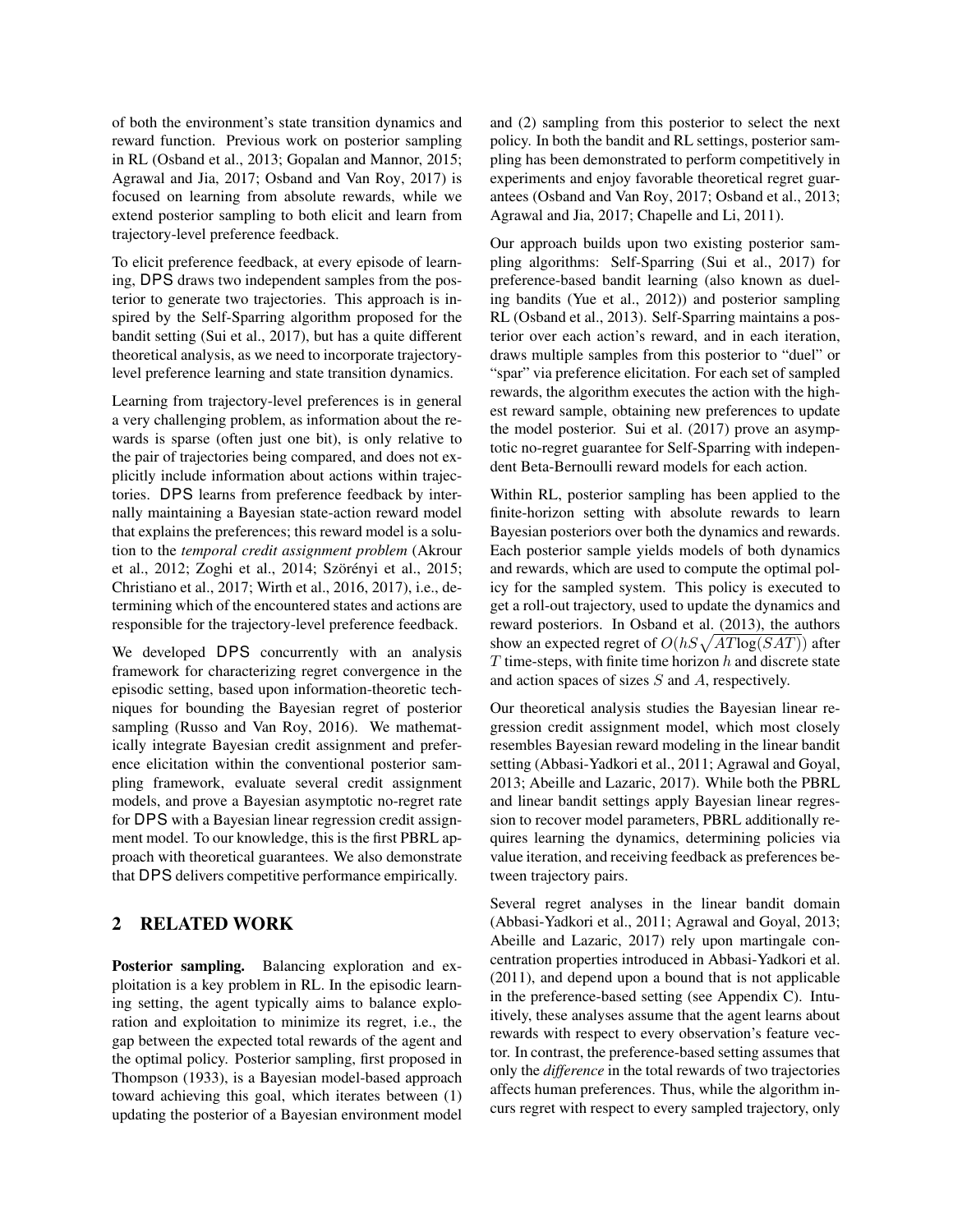differences between compared trajectory feature vectors yield information about rewards.

Our regret analysis takes inspiration from the information-theoretic perspective on Thompson sampling introduced in Russo and Van Roy (2016), a framework for quantifying Bayesian regret in terms of the information gained at each step about the optimal action. This analysis focuses upon upper-bounding the *information ratio*, which quantifies the trade-off between exploration (via the information gain) and exploitation (via the instantaneous regret) at each step. Several studies (Zanette and Sarkar, 2017; Nikolov et al., 2018) consider extensions of this work to the RL setting, but to our knowledge, it has not previously been applied toward preference-based learning.

Preference-based learning. Previous work on PBRL has shown successful performance in a number of applications, including Atari games and the Mujoco environment (Christiano et al., 2017), learning human preferences for autonomous driving (Sadigh et al., 2017), and selecting a robot's controller parameters (Kupcsik et al., 2018; Akrour et al., 2014). Yet, to our knowledge, the PBRL literature still lacks theoretical guarantees.

Much of the existing work in PBRL handles a distinct setting from ours. While we seek online regret minimization, several existing algorithms minimize the number of preference queries (Christiano et al., 2017; Wirth et al., 2016). Such algorithms, for instance those which apply deep learning, typically assume that many simulations can be cheaply run between preference queries. In contrast, our setting assumes that experimentation is as expensive as preference elicitation; this could include such domains as adaptive experiment design and human-robot interaction without well-understood human dynamics.

Existing approaches for trajectory-level preferencebased RL may be broadly divided into three categories (Wirth, 2017): a) directly optimizing policy parameters (Wilson et al., 2012; Busa-Fekete et al., 2013; Kupcsik et al., 2018); b) modeling action preferences in each state (Fürnkranz et al., 2012); and c) learning a utility function to characterize the rewards, returns, or values of state-action pairs (Wirth and Fürnkranz, 2013a,b; Akrour et al., 2012; Wirth et al., 2016; Christiano et al., 2017). In c), the utility is often modeled as linear in the trajectory features. If those features are defined in terms of visitations to each state-action pair, then utility directly corresponds to the total (undiscounted) reward.

We adopt the third of these paradigms: PBRL with underlying utility functions. By inferring state-action rewards from preference feedback, one can derive relatively-interpretable reward models and employ such methods as value iteration. In addition, utility-based approaches may be more sample efficient compared to policy search and preference relation methods (Wirth, 2017), as they extract more information from each observation. Notably, Wilson et al. (2012) learn a Bayesian model over policy parameters, and sample from its posterior to inform actions. From existing PBRL methods, their algorithm perhaps most resembles ours; however, compared to utility-based approaches, policy search methods typically require either more samples or expert knowledge to craft the policy parameters (Wirth et al., 2017; Kupcsik et al., 2018).

Beyond RL, preference-based learning has been the subject of much research. The bandit setting (Yue et al., 2012; Zoghi et al., 2014; Ailon et al., 2014; Szörényi et al., 2015; Dudík et al., 2015; Zoghi et al., 2015; Ramamohan et al., 2016; Wu and Liu, 2016; Sui et al., 2017, 2018b) is closest, as it is essentially a single-state variant of RL. Other settings include: active learning (Sadigh et al., 2017; Houlsby et al., 2011; Eric et al., 2008), which is focused exclusively on learning an accurate model rather than maximizing utility of decision-making; learning with more structured preference feedback (Radlinski and Joachims, 2005; Shivaswamy and Joachims, 2012; Raman et al., 2013; Shivaswamy and Joachims, 2015), where the learner receives more than one bit of information per preference elicitation; and batch supervised settings such as learning to rank (Herbrich et al., 1999; Chu and Ghahramani, 2005; Joachims, 2005; Burges et al., 2005; Yue et al., 2007; Burges et al., 2007; Liu, 2009).

# 3 PROBLEM STATEMENT

Preliminaries. We consider fixed-horizon Markov Decision Processes (MDPs), in which rewards are replaced by preferences over trajectories. This class of MDPs can be represented as a tuple,  $\mathcal{M}$  =  $(S, \mathcal{A}, \phi, p, p_0, h)$ , where the state space S and action space  $A$  are finite sets with cardinalities  $S$  and  $A$ , respectively. The agent episodically interacts with the environment in length-h roll-out trajectories of the form  $\tau = \{s_1, a_1, s_2, a_2, \ldots, s_h, a_h, s_{h+1}\}.$  In the *i*<sup>th</sup> iteration, the agent executes two trajectory roll-outs  $\tau_{i1}$  and  $\tau_{i2}$  and observes a preference between them; we use the notation  $\tau \succ \tau'$  to indicate a preference for trajectory  $\tau$ over  $\tau'$ . The initial state is sampled from  $p_0$ , while p defines the transition dynamics:  $s_{t+1} \sim p(\cdot|s_t, a_t)$ . Finally, the function  $\phi$  captures the preference feedback generation mechanism:  $\phi(\tau, \tau') := P(\tau \succ \tau') \in [0, 1].$ 

A *policy*,  $\pi : \mathcal{S} \times \{1, ..., h\} \longrightarrow \mathcal{A}$ , is a (possiblystochastic) mapping from states and time indices to actions. In each iteration  $i$ , the agent selects two policies,  $\pi_{i1}$  and  $\pi_{i2}$ , which are rolled out to obtain trajectories  $\tau_{i1}$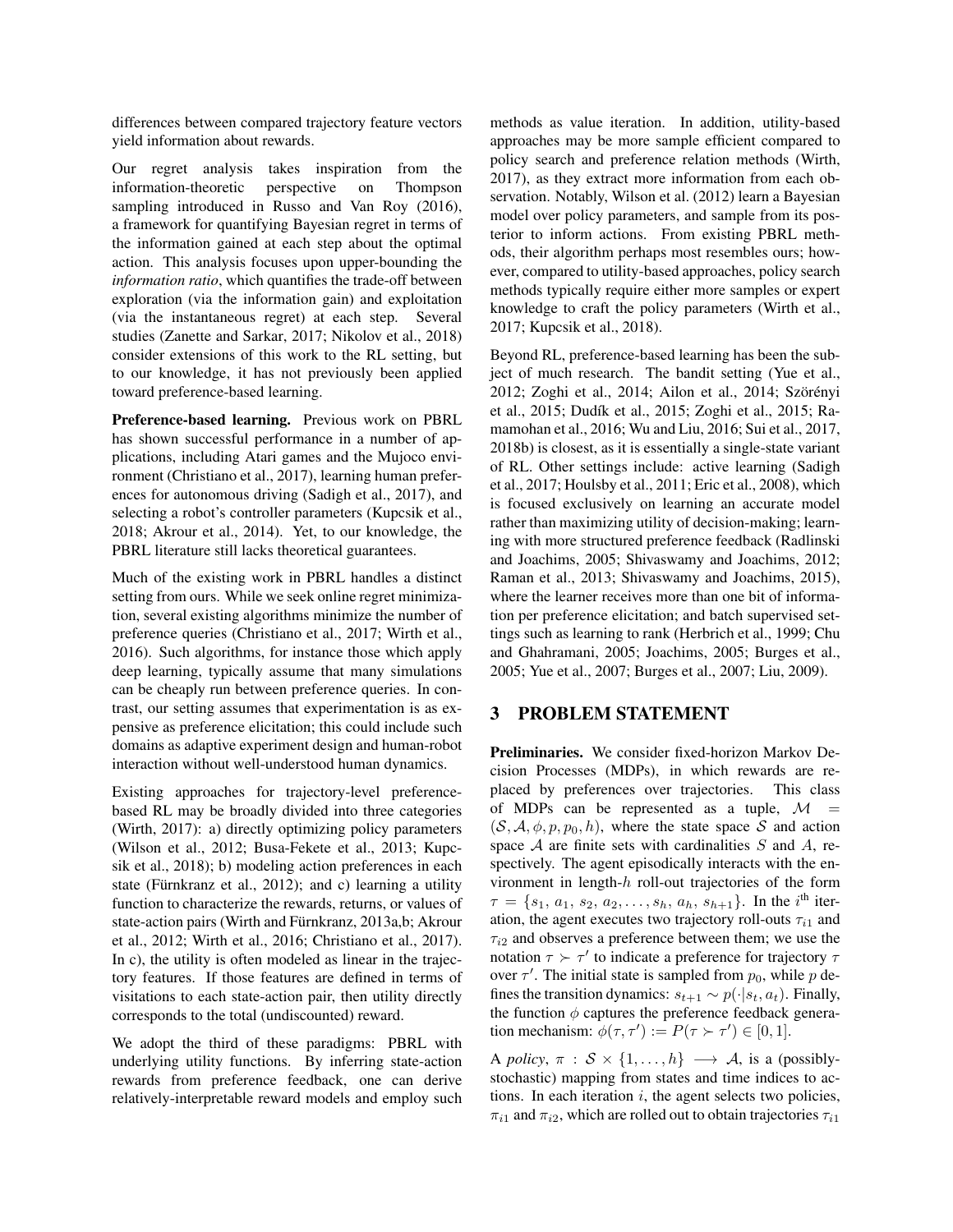and  $\tau_{i2}$  and preference label  $y_i$ . We represent each trajectory as a feature vector, where the features record the number of times each state-action pair is visited. In iteration *i*, rolled-out trajectories  $\tau_{i1}$  and  $\tau_{i2}$  correspond, respectively, to feature vectors  $x_{i1}, x_{i2} \in \mathbb{R}^d$ , where  $d := SA$  is the total number of state-action pairs, and the  $k^{\text{th}}$  element of  $\boldsymbol{x}_{ij}, j \in \{1,2\}$ , is the number of times that  $\tau_{ij}$  visits state-action pair k. The preference for iteration *i* is denoted  $y_i := \mathbb{I}_{[\tau_{i2} > \tau_{i1}]} - \frac{1}{2} \in \{-\frac{1}{2}, \frac{1}{2}\}\,$  where  $\mathbb{I}_{[ \cdot ]}$  denotes the indicator function, so that  $P(y_i = \frac{1}{2}) =$  $1 - P(y_i = -\frac{1}{2}) = \phi(\tau_{i2}, \tau_{i1}) - \frac{1}{2}$ ; there are no ties in any comparisons. Lastly, we define  $x_i := x_{i2} - x_{i1}$ .

Our analysis builds upon two main assumptions. Firstly, we assume the existence of underlying utilities, quantifying the user's satisfaction with each trajectory:

**Assumption 1.** *Each trajectory*  $\tau$  *has utility*  $\overline{r}(\tau)$ *, which decomposes additively:*  $\overline{r}(\tau) \equiv \sum_{t=1}^{h} \overline{r}(s_t, a_t)$  *for the state-action pairs in*  $\tau$ . Defining  $\overline{r} \in \mathbb{R}^d$  as the vector *of all state-action rewards,*  $\overline{r}(\tau)$  *can also be expressed in terms of*  $\tau$  *'s state-action visit counts*  $\boldsymbol{x}$ *:*  $\overline{r}(\tau) = \overline{\boldsymbol{r}}^T \boldsymbol{x}$ *.* 

Secondly, we assume that the utilities  $\overline{r}(\tau)$  are stochastically translated to preferences via the noise model  $\phi$ , such that the probability of observing  $\tau_{i2} > \tau_{i1}$  is a function of the *difference* in their utilities. Intuitively, the greater the disparity in two trajectories' utilities, the more accurate the user's preference between them:

**Assumption 2.**  $P(\tau_{i2} \succ \tau_{i1}) = \phi(\tau_{i2}, \tau_{i1}) =$  $g(\overline{r}(\tau_{i2}) - \overline{r}(\tau_{i1})) + \frac{1}{2} = g(\overline{r}^T \mathbf{x}_{i2} - \overline{r}^T \mathbf{x}_{i1}) + \frac{1}{2},$ *where*  $g : \mathbb{R} \longrightarrow [-\frac{1}{2}, \frac{1}{2}]$  *is a* link function *such that a*) *g is non-decreasing, and b*)  $g(x) = -g(-x)$  *to ensure that*  $P(\tau > \tau') = 1 - P(\tau' > \tau)$ *. Note that if*  $\overline{r}(\tau) = \overline{r}(\tau')$ , we have  $P(\tau > \tau') = \frac{1}{2}$ , and that  $P(\tau_{i2} \succ \tau_{i1}) > \frac{1}{2} \Leftrightarrow g(\overline{\boldsymbol{r}}^T \boldsymbol{x}_i) > 0 \Leftrightarrow \overline{\boldsymbol{r}}^T \boldsymbol{x}_{i2} > \overline{\boldsymbol{r}}^T \boldsymbol{x}_{i1}.$ 

For noiseless preferences,  $g_{\text{ideal}}(x) := \mathbb{I}_{[x>0]} - \frac{1}{2}$ . Alternatively, the logistic or Bradley-Terry link function is defined as  $g_{\log}(x) := [1 + \exp(-x/c)]^{-1} - \frac{1}{2}$  with "temperature"  $c \in (0, \infty)$ . Our theoretical analysis assumes the linear link function (Ailon et al., 2014):  $g_{\text{lin}}(x) := cx$ , for  $c > 0$  and  $x \in [-\frac{1}{2c}, \frac{1}{2c}]$ . Then,  $\mathbb{E}[y_i] = P(\tau_{i2} \succ \tau_{i1}) - \frac{1}{2} = c\bar{r}^T(\bm{x}_{i2} - \bm{x}_{i1}).$  Without loss of generality, we set  $c = 1$  by subsuming c into  $\overline{r}$ . Denote the observation noise associated with  $g_{lin}$  on iteration *i* as  $\eta_i$ , such that  $y_i = \overline{r}^T(\mathbf{x}_{i2} - \mathbf{x}_{i1}) + \eta_i$ .

Given a policy  $\pi$ , we can define the standard RL value function as the expected total utility when starting in state s at step j, and following  $\pi$ :

$$
V_{\pi,j}(s) = \mathbb{E}\left[\sum_{t=j}^{h} \overline{r}(s_t, \pi(s_t, t)) \, \big| \, s_j = s\right]. \tag{1}
$$

The optimal policy  $\pi^*$  is then defined as one

that maximizes the expected value over all input states:  $\pi^* = \sup_{\pi} \sum_{s \in S} p_0(s) V_{\pi,1}(s)$ . Note that  $\mathbb{E}_{s_1 \sim p_0} [V_{\pi,1}(s_1)] \equiv \mathbb{E}_{\tau \sim (\pi,\mathcal{M})} [\overline{r}(\tau)].$  Given fully specified dynamics and rewards,  $p$  and  $\overline{r}$ , it is straightforward to apply standard dynamic programming approaches such as value iteration to arrive at the optimal policy under p and  $\bar{r}$ . The learning goal, then, is to infer p and  $\bar{r}$  to the extent necessary for good decision-making.

Learning problem. We quantify the learning agent's performance via its cumulative T-step Bayesian regret relative to the optimal policy:

$$
\mathbb{E}[\text{Reg}(T)] = \mathbb{E}\left\{\sum_{i=1}^{[T/(2h)]} \sum_{s \in \mathcal{S}} p_0(s) \left[2V_{\pi^*,1}(s) - V_{\pi_{i1},1}(s) - V_{\pi_{i2},1}(s)\right]\right\}.
$$
 (2)

To minimize regret, the agent must balance exploration (collecting new data) with exploitation (behaving optimally given current knowledge). Over-exploration of bad trajectories will incur large regret, and underexploration can prevent convergence to optimality. In contrast to the standard regret formulation in RL, at each iteration we measure regret of both selected policies.

Assumptions. We make two further assumptions. The first imposes a regularity condition upon the noise  $\eta_i$ :

**Assumption 3.** *The label noise*  $\eta_i = y_i - \overline{\boldsymbol{r}}^T \boldsymbol{x}_i$  *is conditionally R-sub-Gaussian, that is, there exists*  $R \geq 0$  *such that*  $\forall \lambda \in \mathbb{R}$ *:* 

$$
\mathbb{E}\left[e^{\lambda \eta_i} \,\big|\, \boldsymbol{x}_1,\dots,\boldsymbol{x}_{i-1},\eta_1,\dots,\eta_{i-1}\right] \leq \exp\left(\frac{\lambda^2 R^2}{2}\right).
$$

Note that bounded, zero-mean noise lying in an interval of length at most  $2R$  is R-sub-Gaussian, and that sub-Gaussianity requires  $\mathbb{E}[\eta_i | \mathbf{x}_1, \dots, \mathbf{x}_i, \eta_1, \dots, \eta_{i-1}] =$ 0 (Abbasi-Yadkori et al., 2011). Since  $y_i \in \left\{-\frac{1}{2}, \frac{1}{2}\right\}$ and  $\mathbb{E}[y_i | x_i] = \overline{r}^T x_i \in \left[-\frac{1}{2}, \frac{1}{2}\right]$ , we must have  $\eta_i \in$  $[-1, 1]$ . Thus,  $\eta_i$  is R-sub-Gaussian with  $R \leq 1$ , provided that  $\mathbb{E}[\eta_i | \mathbf{x}_1, \dots, \mathbf{x}_i, \eta_1, \dots, \eta_{i-1}] = 0$ . The latter holds by the assumption that  $\mathbb{E}[y_i\,|\, \boldsymbol{x}_i] = \overline{\boldsymbol{r}}^T\boldsymbol{x}_i.$ **Assumption 4.** For some known  $S_r < \infty$ ,  $||\overline{r}||_2 \leq S_r$ .

**Additional notation.** For random variables X and  $X_n$ ,  $n \in \mathbb{N}, X_n \stackrel{D}{\longrightarrow} X$  denotes that  $X_n$  converges to X in distribution. For  $x \in \mathbb{R}^d$  and positive definite matrix distribution. For  $x \in \mathbb{R}^d$  and positive definite m<br>  $B \in \mathbb{R}^{d \times d}$ , we define the norm  $||x||_B := \sqrt{x^T B x}$ .

#### 4 ALGORITHM

As outlined in Algorithm 1, DUELING POSTERIOR SAMPLING (DPS) iterates among three steps: (a) sampling two policies  $\pi_{i1}, \pi_{i2}$  from the Bayesian posteriors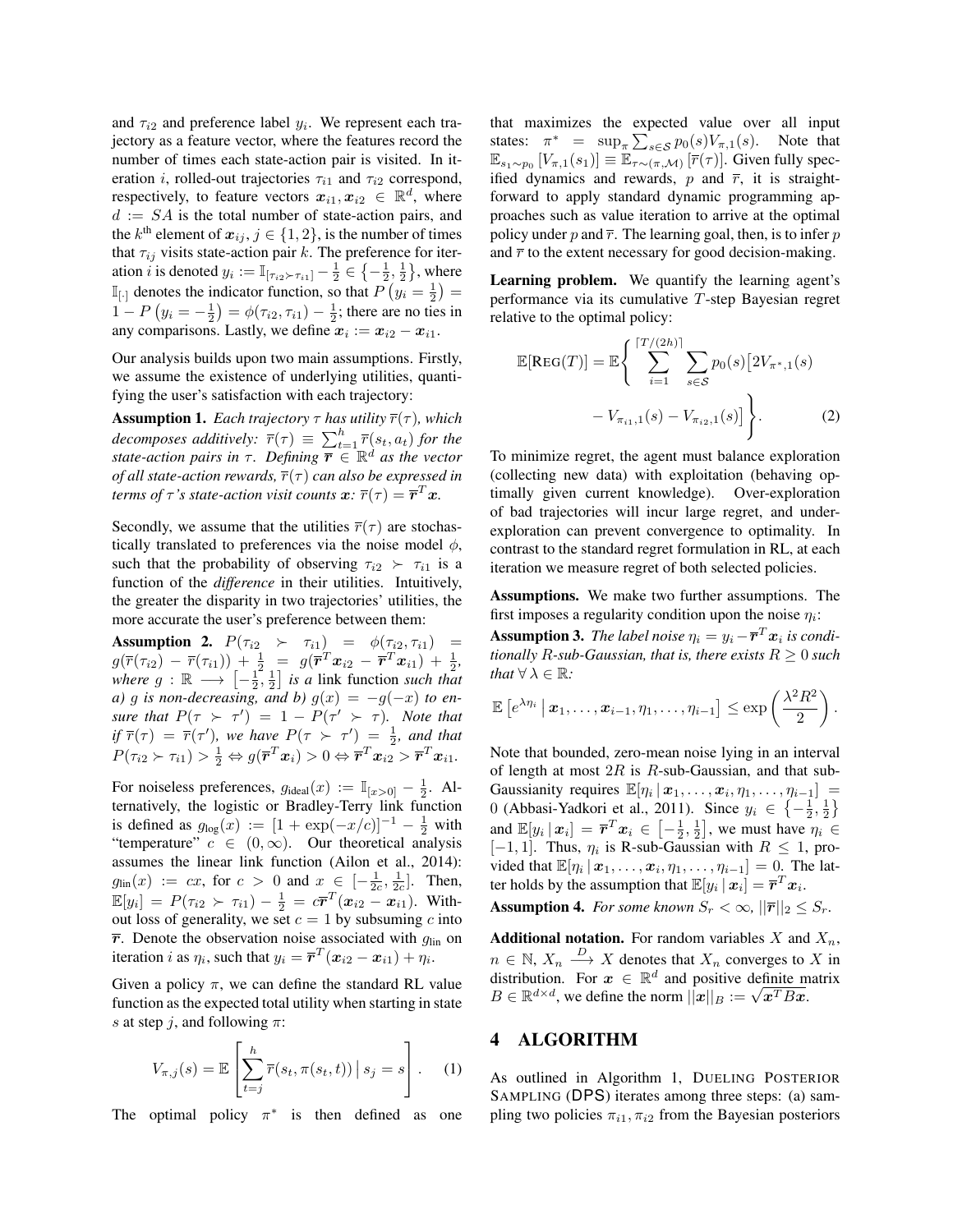Algorithm 1 DUELING POSTERIOR SAMPLING (DPS)

 $\mathcal{H}_0 = \emptyset$  {Initialize history} Initialize prior for  $f_p$  {Initialize state transition model} Initialize prior for  $f_r$  {Initialize utility model} for  $i = 1, 2, \ldots$  do  $\pi_{i1} \leftarrow$  ADVANCE $(f_p, f_r)$  $\pi_{i2} \leftarrow$  ADVANCE $(f_p, f_r)$ Sample trajectories  $\tau_{i1}$  and  $\tau_{i2}$  from  $\pi_{i1}$  and  $\pi_{i2}$ Observe feedback  $y_i = \mathbb{I}_{[\tau_{i2} \succ \tau_{i1}]} - \frac{1}{2}$  $\mathcal{H}_i = \mathcal{H}_{i-1} \cup (\tau_{i1}, \tau_{i2}, y_i)$  $f_p, f_r$  = FEEDBACK( $\mathcal{H}_i, f_p, f_r$ ) end for

of the dynamics and utility models (ADVANCE – Algorithm 2); (b) rolling out  $\pi_{i1}$  and  $\pi_{i2}$  to obtain trajectories  $\tau_{i1}$  and  $\tau_{i2}$ , and receiving a preference  $y_i$  between them; and (c) updating the posterior ( $FEEDBACK - Al$ gorithm 3). In contrast to conventional posterior sampling with absolute feedback, DPS samples two policies rather than one at each iteration and solves a credit assignment problem to learn from feedback.

ADVANCE (Algorithm 2) samples from the Bayesian posteriors of the dynamics and utility models to select a policy to roll out. The sampled dynamics and utilities form an MDP, for which value iteration derives the optimal policy  $\pi$  under the sample. One can also view  $\pi$  as a random function whose randomness depends on the sampling of the dynamics and utility models. In the Bayesian setting, it can be shown that  $\pi$  is sampled according to its posterior probability of being the optimal policy  $\pi^*$ . Intuitively, peaked (i.e., certain) posteriors lead to less variability when sampling  $\pi$ , which implies less exploration, while diffuse (i.e., uncertain) posteriors lead to greater variability when sampling  $\pi$ , implying more exploration.

FEEDBACK (Algorithm 3) updates the Bayesian posteriors of the dynamics and utility models based on new data. Updating the dynamics posterior is relatively straightforward, as we assume that the dynamics are fullyobserved; we model the dynamics prior via a Dirichlet distribution for each state-action pair, with conjugate multinomial observation likelihoods. In contrast, performing Bayesian inference over state-action utilities from trajectory-level feedback is much more challenging. We consider a range of approaches (see Appendix B), and found Bayesian linear regression (Section 4.1) to both perform well and admit tractable analysis within our theoretical framework.

#### 4.1 BAYESIAN LINEAR REGRESSION FOR UTILITY INFERENCE AND CREDIT ASSIGNMENT

*Credit assignment* is the problem of inferring which state-action pairs are responsible for observed trajectory-

Algorithm 2 ADVANCE: Sample policy from dynamics and utility models

| <b>Input:</b> $f_p, f_r$                                                                                  |
|-----------------------------------------------------------------------------------------------------------|
| Sample $\tilde{p} \sim f_p(\cdot)$ {Sample MDP transition dynamics pa-                                    |
| rameters from posterior}                                                                                  |
| Sample $\tilde{r} \sim f_r(\cdot)$ {Sample utilities from posterior}                                      |
| Compute $\pi$ = $\argmax_{\pi} V(\tilde{\boldsymbol{p}}, \tilde{\boldsymbol{r}})$ {Value iteration yields |
| sampled MDP's optimal policy }                                                                            |
| Return $\pi$                                                                                              |
|                                                                                                           |

| <b>Algorithm 3</b> FEEDBACK: Update dynamics and utility  |
|-----------------------------------------------------------|
| models based on new user feedback                         |
| <b>Input:</b> history $\mathcal{H}$ , $f_n$ , $f_r$       |
| Apply Bayesian update to $f_p$ , given H {Update dynamics |
|                                                           |

model given history} Apply Bayesian update to  $f_r$ , given  $H$  {Update utility model given preferences} Return  $f_p$ ,  $f_r$ 

level preferences. We detail a Bayesian linear regression approach to addressing this task in our setting.

Let  $n$  be the number of iterations, or trajectory pairs, observed so far. Then, the maximum a posteriori (MAP) estimate of the rewards  $\bar{r}$  is calculated via ridge regression, similarly to algorithms for the linear bandit setting:

$$
\hat{\boldsymbol{r}}_n = M_n^{-1} \sum_{i=1}^{n-1} y_i \boldsymbol{x}_i, \text{ where } (3)
$$

$$
M_n = \lambda I + \sum_{i=1}^{n-1} x_i x_i^T, \text{ and } \lambda \ge 1.
$$
 (4)

We perform Thompson sampling as in Agrawal and Goyal (2013) and Abeille and Lazaric (2017), such that in iteration  $n$ , rewards are sampled from the distribution:

$$
\tilde{r}_{n1}, \tilde{r}_{n2} \sim \mathcal{N}(\hat{r}_n, \beta_n(\delta)^2 M_n^{-1}), \text{ where } (5)
$$
\n
$$
\beta_n(\delta) = R \sqrt{2 \log \left( \frac{\det(M_n)^{1/2} \lambda^{-d/2}}{\delta} \right)} + \sqrt{\lambda} S_r
$$
\n
$$
\leq R \sqrt{d \log \left( \frac{1 + \frac{L^2 n}{d\lambda}}{\delta} \right)} + \sqrt{\lambda} S_r,
$$

and where  $\delta \in (0, 1)$  is a failure probability and for all n,  $||x_n||_2 \leq L$ . Note that  $L \leq 2h$ , since  $||x_n||_2 = ||x_{n2} ||x_{n1}||_2 \leq ||x_{n2} - x_{n1}||_1 \leq ||x_{n2}||_1 + ||x_{n1}||_1 = 2h.$ 

The factor  $\beta_n(\delta)$ , introduced in Abbasi-Yadkori et al. (2011), is critical to deriving the theoretical guarantees for posterior sampling with linear bandits in Agrawal and Goyal (2013) and Abeille and Lazaric (2017), due to their dependence on Theorems 1 and 2 of Abbasi-Yadkori et al. (2011). Our analysis invokes these results as well. Both of the theorems require any noise in the labels  $y_n$  to be sub-Gaussian; in our case, sub-Gaussianity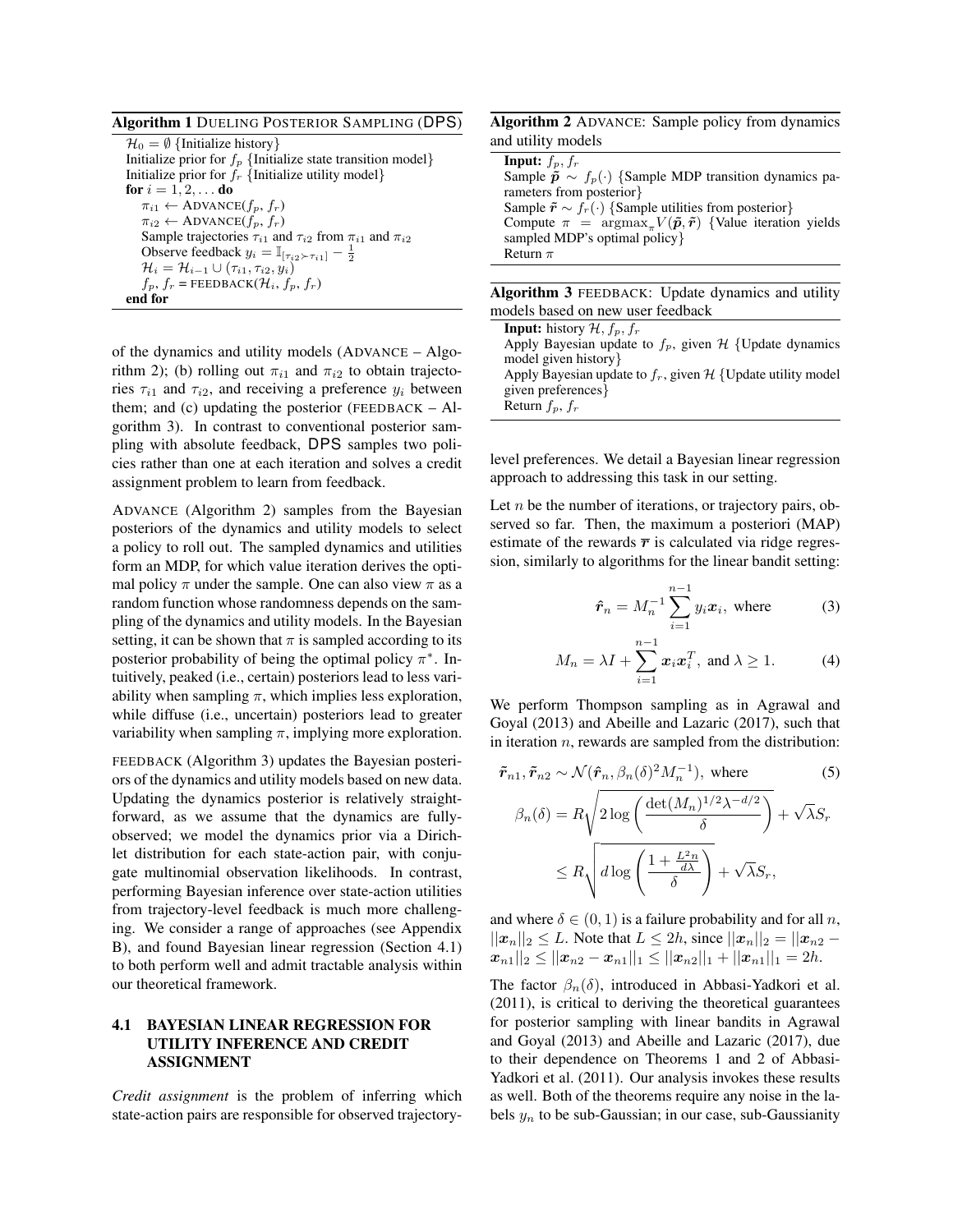holds by Assumption 3, as we adopted the linear preference noise model with link function  $q_{lin}$ .

Our theoretical analysis is quite different from that for linear bandits in Agrawal and Goyal (2013) and Abeille and Lazaric (2017), because in our setting, observations  $x_n$  are *differences* of trajectory feature vectors, policies are chosen via value iteration, and trajectories are obtained by rolling out RL policies while subject to the environment's state transition dynamics.

# 5 THEORETICAL RESULTS

This section sketches our analysis of the asymptotic Bayesian regret of DPS under a Bayesian linear regression credit assignment model. Appendix A details the full proof, while Appendix B.4 discusses possible future extensions to additional credit assignment models.

The analysis follows three main steps: 1) we prove that DPS is asymptotically-consistent, that is, the probability with which DPS selects the optimal policy approaches 1 over time (Appendix A.1); 2) we asymptotically bound the one-sided Bayesian regret for  $\pi_{i2}$  under the setting where, at each iteration  $i$ , DPS only selects policy  $\pi_{i2}$ , while policy  $\pi_{i1}$  is sampled from a fixed distribution over policies (Appendix A.2); and lastly, 3) we assume DPS selects policy  $\pi_{i2}$ , while the  $\pi_{i1}$ -distribution is drifting but converging, and then we asymptotically bound the one-sided regret for  $\pi_{i2}$  (Appendix A.3). Due to the asymptotic consistency shown in 1), the policies are indeed sampled from converging distributions, and so the asymptotic regret rate in 3) holds.

This outline is inspired by the analysis for Self-Sparring (Sui et al., 2017); however, because their guarantee is for dueling bandits with independent Beta-Bernoulli reward models for each action, the details of our analysis are completely different from theirs. Below, we give intuition for each of the three portions of the proof.

Asymptotic consistency of DPS. To prove that DPS is asymptotically consistent, we first prove that samples of the dynamics and reward parameters converge in distribution to their true values:

Proposition 1. *The sampled dynamics converge in distribution to their true values as the* DPS *iteration increases.*

*Proof sketch.* Applying standard concentration inequalities to the Dirichlet dynamics posterior, one can show that the sampled dynamics converge in distribution to their true values if every state-action pair is visited infinitely-often. The latter condition can be proven via contradiction: assuming that certain state-action pairs are visited finitely-often, DPS does not receive new information about their rewards. Examining their reward posteriors, we show that DPS is guaranteed to eventually sample high enough rewards in the unvisited stateactions that its policies will attempt to reach them.

We also show that with high probability, the sampled rewards exhibit aymptotic consistency:

**Proposition 2.** With probability  $1 - \delta$ , where  $\delta$  is a *parameter of the Bayesian linear regression model, the sampled rewards converge in distribution to the true reward parameters,*  $\overline{r}$ *, as the* DPS *iteration increases.* 

*Proof sketch.* We leverage Theorem 2 from Abbasi-Yadkori et al. (2011) (Lemma 4 in Appendix A.4): under stated conditions and for any  $\delta > 0$ , with probability  $1-\delta$ and for all  $i > 0$ ,  $||\hat{\mathbf{r}}_i - \overline{\mathbf{r}}||_{M_i} \leq \beta_i(\delta)$ . This result defines a high-confidence ellipsoid, which can be linked to the posterior sampling distribution. We demonstrate that it suffices to show that all eigenvalues of the posterior covariance matrix,  $\beta_i(\delta)^2 M_i^{-1}$ , converge in distribution to zero. This statement is proven via contradiction: we analyze the behavior of posterior sampling if this does not hold. The probability of failure  $\delta$  comes entirely from Theorem 2 in Abbasi-Yadkori et al. (2011).

From the asymptotic consistency of the dynamics and reward samples, it is straightforward to show that the sampled policies converge to the optimal policy:

**Theorem 1.** With probability  $1 - \delta$ , the sampled poli $cies \pi_{i1}, \pi_{i2}$  *converge in distribution to the optimal policy,*  $\pi^*$ *, as*  $i \longrightarrow \infty$ *. That is,*  $P(\pi_{i1} = \pi^*) \longrightarrow 1$  *and*  $P(\pi_{i2} = \pi^*) \longrightarrow 1 \text{ as } i \longrightarrow \infty.$ 

Bounding the one-sided regret under a fixed  $\pi_{i1}$ distribution. To analyze the Bayesian regret of DPS, we adapt the information-theoretic posterior sampling analysis in Russo and Van Roy (2016) to the PBRL setting. In comparison to Russo and Van Roy's work, this requires accounting for preference feedback and incorporating state transition dynamics. Their analysis hinges upon defining a quantity called the *information ratio*, which captures the trade-off between exploration and exploitation. In our setting, we define the information ratio corresponding to the one-sided regret of  $\pi_{i2}$  as:

$$
\Gamma_i := \frac{\mathbb{E}_i[y_i^* - y_i]^2}{I_i(\pi^*; (\pi_{i2}, \tau_{i1}, \tau_{i2}, \mathbf{x}_{i2} - \mathbf{x}_{i1}, y_i))},
$$

where  $y_i$  is the label in iteration i,  $y_i^*$  is the label in iteration *i* given  $\pi_{i2} = \pi^*$ ,  $I(\cdot; \cdot)$  denotes mutual information, and the subscripts i in  $\mathbb{E}_i[\cdot]$  and  $I_i(\cdot; \cdot)$  indicate conditioning upon the history, as formalized in Appendix A.2. The ratio  $\Gamma_i$  is between the squared instantaneous one-sided regret of  $\pi_{i2}$  (exploitation) and the information gained about the optimal policy (exploration).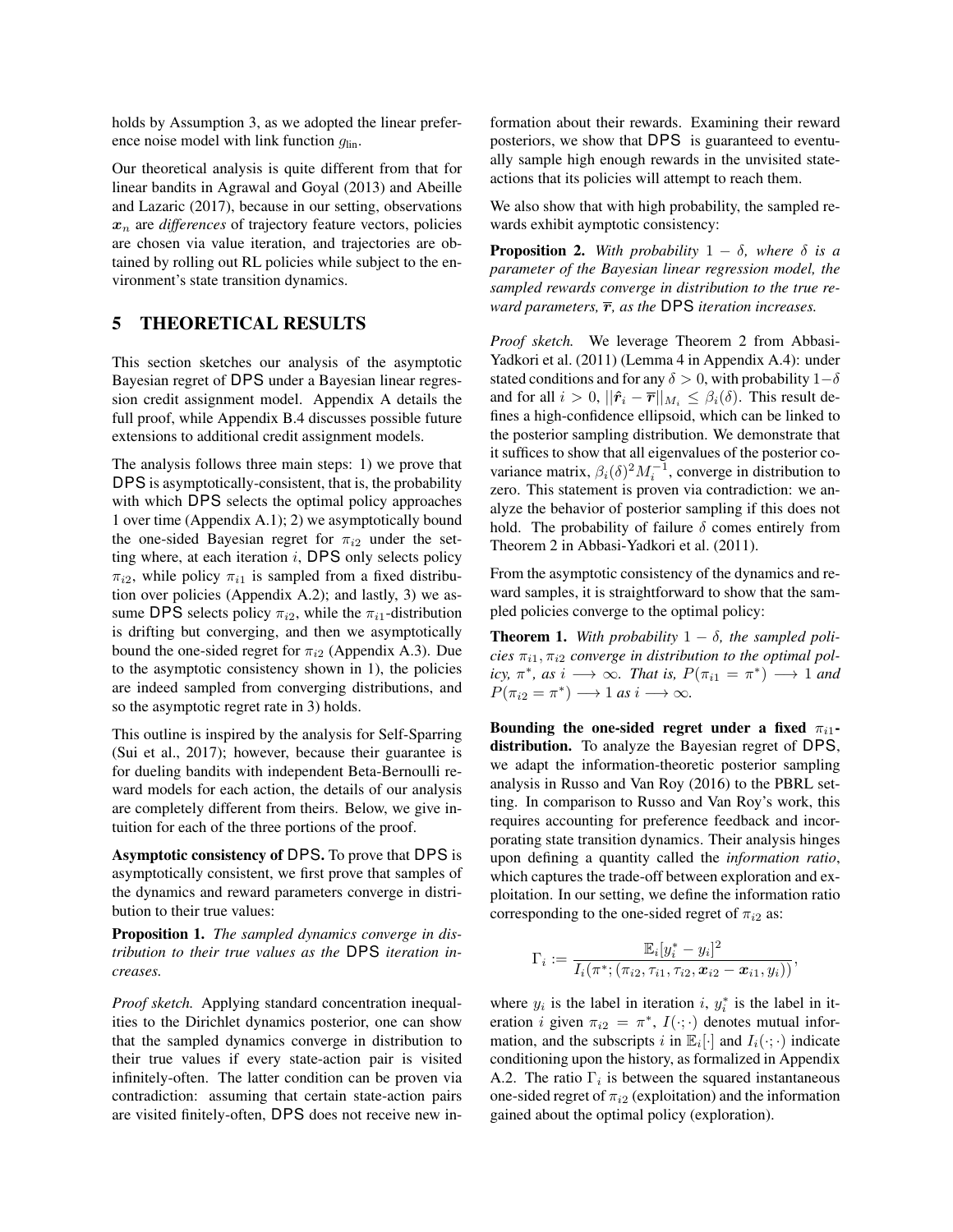When  $\pi_{i1}$  is drawn from a fixed distribution, we show that analogously to Russo and Van Roy (2016), the Bayesian one-sided regret  $\mathbb{E}[\text{Reg}_2(T)]$  for  $\pi_{i2}$  can be bounded in terms of an upper bound on  $\Gamma_i$ :

**Lemma 12.** *If*  $\Gamma_i \leq \overline{\Gamma}$  *almost surely for each*  $i \in$ {1, . . . , N}*, where* N *is the number of* DPS *iterations (over which the policies*  $\pi_{i2}$  *take*  $T = Nh$  *actions), then:* 

$$
\mathbb{E}[\text{REG}_2(T)] = \mathbb{E}[\text{REG}_2(Nh)] \le \sqrt{\overline{\Gamma}H(\pi^*)N},
$$

where  $H(\pi^*)$  *is the entropy of the optimal policy*  $\pi^*$ *. Because there are at most* ASh *deterministic policies,*  $H(\pi^*) \leq \log |A^{Sh}| = Sh \log A$ . Substituting this,

$$
\mathbb{E}[\text{REG}_2(T)] \le \sqrt{\overline{\Gamma} ShN \log A} = \sqrt{\overline{\Gamma} ST \log A}.
$$

We show that  $\Gamma_i$  can be asymptotically upper-bounded such that  $\lim_{i \to \infty} \Gamma_i \leq \frac{SA}{2}$ , and consequently:

**Theorem 2.** If the policy  $\pi_{i1}$  is drawn from a fixed dis*tribution for all i, then for the competing policy*  $\pi_{i2}$ , DPS *achieves a one-sided asymptotic Bayesian regret rate of*  $S\sqrt{\frac{AT \log A}{2}}$ .

The bounds in Lemma 12 and Theorem 2 are asymptotic rather than finite-time, due to the convergence in distribution of the dynamics. If the dynamics are known a priori, then these would be finite-time guarantees; in fact, to prove Lemma 12, we first show that under known dynamics,  $\Gamma_i \leq \frac{SA}{2}$  for all *i*, and then extend the analysis to prove that under converging dynamics, the result still holds asymptotically. Note that in the PBRL setting, it is significantly more difficult to learn the rewards via credit assignment than to learn the dynamics, which are assumed to be fully-observed. Thus, in practice, we expect that DPS would learn the dynamics much faster than the rewards, and so it is reasonable to consider convergence of the dynamics model only asymptotically.

Bounding the one-sided regret under a converging  $\pi_{i1}$ -distribution. Finally, we assume that the distribution of  $\pi_{i1}$  is no longer fixed, but rather converges to some fixed distribution over deterministic policies. To asymptotically bound the one-sided regret incurred by  $\pi_{i2}$ , we leverage that when two discrete random variables converge in distribution, such that  $X_n \longrightarrow X$ and  $Y_n \stackrel{D}{\longrightarrow} Y$ , their mutual information also converges:  $\lim_{n\to\infty} I(X_n, Y_n) = I(X, Y)$ . This fact allows us to bound the one-sided regret for  $\pi_{i2}$  as follows:

**Lemma 17.** Assume that the sampling distribution of  $\pi_{i1}$ *converges to a fixed probability distribution. Then, the information ratio*  $\Gamma_i$  *corresponding to*  $\pi_{i2}$ *'s one-sided regret*  $\mathbb{E}[\text{REG}_2(T)]$  *satisfies*  $\lim_{i \to \infty} \Gamma_i \leq \frac{SA}{2}$ .

Combining Lemma 17 with the asymptotic consistency of sampled policies as shown in Theorem 1,  $P(\pi_{i1} =$  $\pi^*$ )  $\longrightarrow$  1, yields our main theoretical result:

Theorem 3. *With probability* 1−δ*, where* δ *is a parameter of the Bayesian linear regression model, the expected Bayesian regret*  $\mathbb{E}[\text{REG}(T)]$  *of* DPS *achieves an asymptotic rate of*  $S\sqrt{2AT\log A}$ .

Discussion. The specific theoretical results presented yield a high-probability asymptotic Bayesian no-regret rate for DPS under Bayesian linear regression credit assignment. The proof consists of first demonstrating that the algorithm is asymptotically consistent, and then analyzing its information ratio to characterize the Bayesian regret. We adopted this information-theoretic perspective because we found it more amenable to preferencebased feedback than other prevalent methods from the linear bandits literature.

In particular, while several existing regret analyses for posterior sampling with linear bandits (Agrawal and Goyal, 2013; Abeille and Lazaric, 2017) are based upon martingale concentration properties derived in Abbasi-Yadkori et al. (2011), we found that these techniques cannot readily extend to the preference-feedback setting (Appendix C). These linear bandit analyses assume that each observation  $x_i$  that incurs regret contributes fully toward learning the rewards. In contrast, we assume that while regret is incurred with respect to the observations  $x_{i1}, x_{i2}$ , learning occurs only with respect to observation *differences*,  $x_i = x_{i2} - x_{i1}$ . In preference-based learning settings, it is common to make such assumptions as  $P(\tau_{i2} \succ \tau_{i1}) = g(\mathbf{x}_{i2} - \mathbf{x}_{i1})$ , for some function g. In comparison to the martingale-based techniques, the information ratio provides a more direct method for quantifying the trade-off between exploration and exploitation.

Theoretically analyzing other credit assignment models, in addition to Bayesian linear regression, is an important direction for future work. We conjecture that our proof methodology could extend toward other asymptoticallyconsistent credit assignment models. Indeed, recent work (Dong and Van Roy, 2018) has analyzed the information ratio for more general link functions, including for logistic bandits. It would be interesting to study the information ratio's behavior under general link functions, as well as to characterize its relationship to the dynamics model's convergence. It would also be interesting to develop methodology for extending the analysis to achieve finite-time convergence guarantees.

#### 6 EXPERIMENTS

We validate the empirical performance of DPS in three simulated domains with varying degrees of preference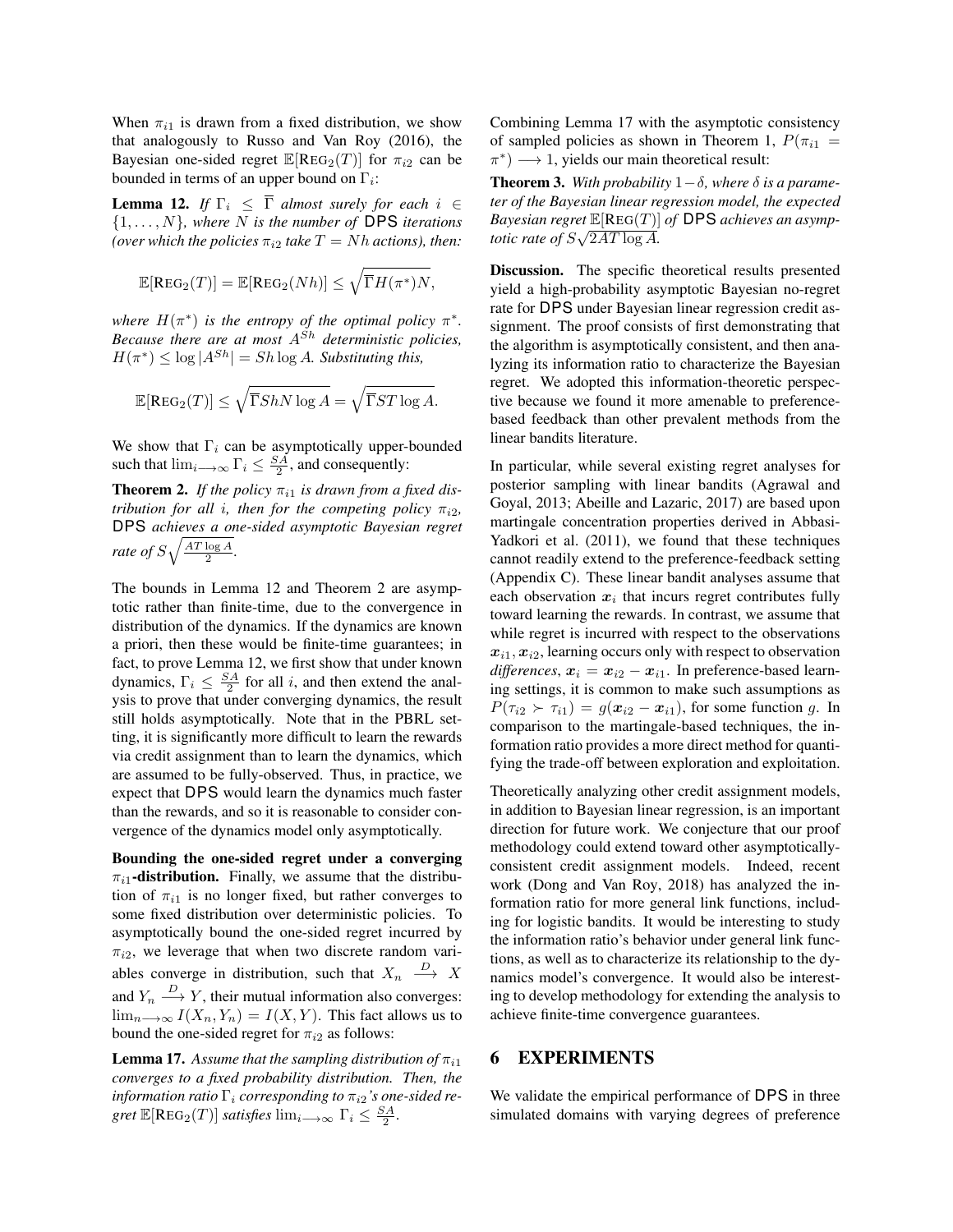

Figure 1: Empirical performance of DPS; each simulated environment is shown under the two least-noisy user preference models evaluated. The plots show DPS with three credit assignment models: Gaussian process regression (GPR), Bayesian linear regression, and a Gaussian process preference model. PSRL is an upper bound that receives numerical rewards, while EPMC is a baseline. Plots display the mean +/- one standard deviation over 100 runs of each algorithm tested. The remaining user noise models are plotted in Appendix D. For RiverSwim and Random MDPs, normalization is with respect to the total reward achieved by the optimal policy. Overall, we see that DPS performs well and is robust to the choice of credit assignment model.

noise and using three alternative credit assignment models. We find that DPS generally performs well and compares favorably against standard PBRL baselines.

Experimental setup. We evaluate on three simulated environments: RiverSwim and random MDPs (described in Osband et al. (2013)) and the Mountain Car problem as detailed in Wirth (2017). The RiverSwim environment has six states and two actions (actions 0 and 1); the optimal policy always chooses action 1, which maximizes the probability of reaching a goal state-action pair. Meanwhile, a suboptimal policy—yielding a small reward compared to the goal—is quickly and easily discovered and incentivizes the agent to always select action 0. The algorithm must demonstrate sufficient exploration to have hope of discovering the optimal policy quickly.

In the second environment, we generate random MDPs with 10 states and 5 actions. The transition dynamics and rewards are respectively generated from Dirichlet (all parameters set to  $0.1$ ) and exponential (rate parameter  $=$ 5) distributions. These distribution parameters were chosen to generate MDPs with sparse dynamics and rewards. For each random MDP, the sampled reward values were shifted and normalized so that the minimum reward is zero and their mean is one.

Thirdly, in the Mountain Car problem, an under-powered car in a valley must reach the top of a hill by accelerating in both directions to build its momentum. The state space is two-dimensional (position and velocity), while there are three actions (left, right, and neutral). Our implementation begins each episode in a uniformly-random state and has a maximum episode length of 500. We discretize the state space into 10 states in each dimension. Each episode terminates either when the car reaches the goal or after 500 steps, and rewards are -1 in every step.

In each environment, preferences between trajectory pairs were generated by (noisily) comparing their total accrued rewards; this reward information was hidden from the learning algorithm, which observed only the trajectory preferences and state transitions. For trajectories  $\tau_i$  and  $\tau_j$  with total rewards  $\overline{r}(\tau_i)$  and  $\overline{r}(\tau_j)$ , we con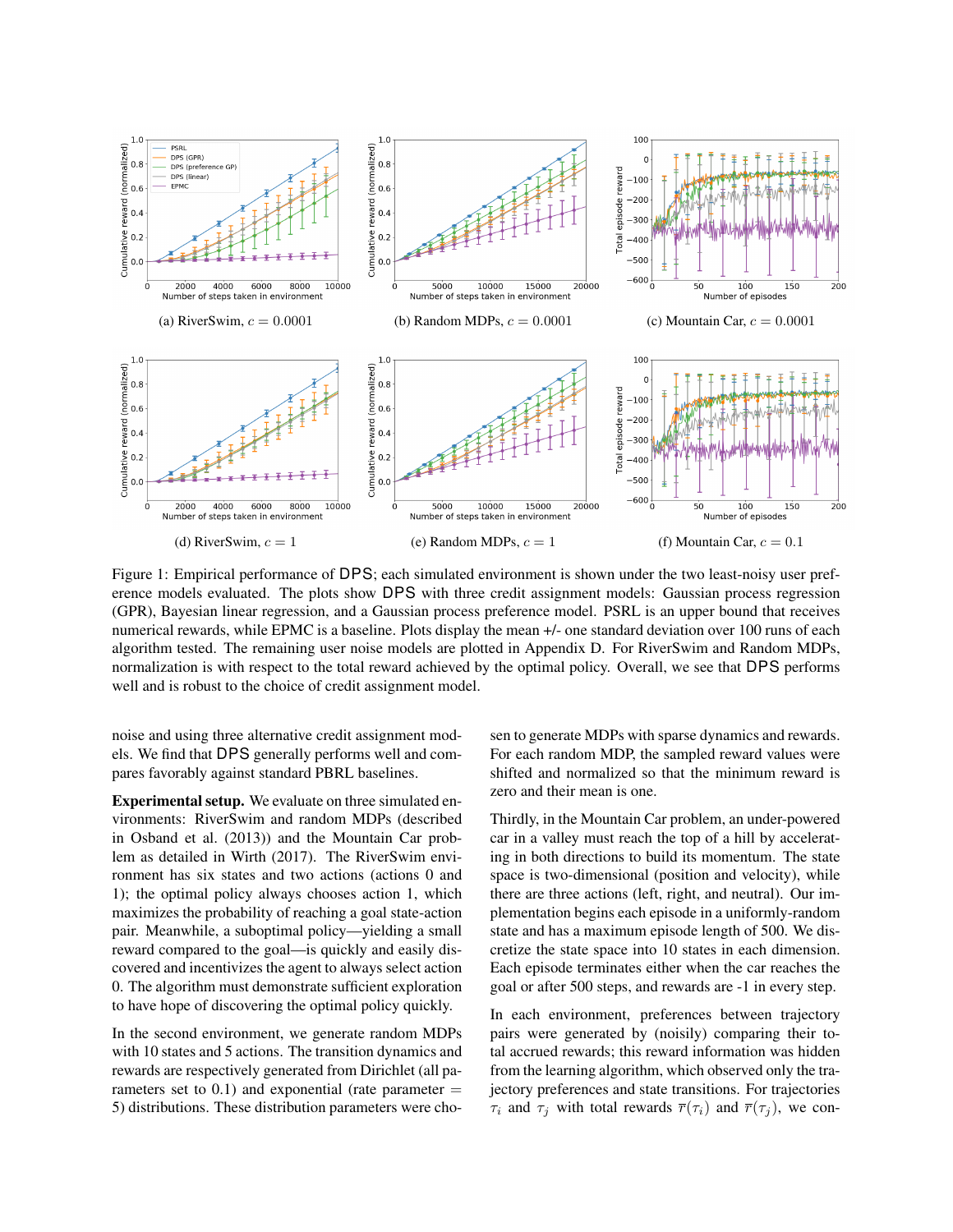sider two models for generating preferences: a) a logistic model,  $P(\tau_i \succ \tau_j) = \{1 + \exp[-(\overline{r}(\tau_i) - \overline{r}(\tau_j))/c]\}^{-1},$ and b) a linear model,  $P(\tau_i \succ \tau_j) = (\overline{r}(\tau_i) - \overline{r}(\tau_j))/c$ , where in both cases, the temperature  $c$  controls the degree of noisiness. In the linear case,  $c$  is assumed to be large enough that  $P(\tau_i \succ \tau_j) \in [0, 1]$ . Note that in ties where  $\overline{r}(\tau_i) = \overline{r}(\tau_i)$ , preferences are uniformly-random.

Methods compared. We evaluate DPS under three credit assignment models (Appendix B): 1) Bayesian linear regression, 2) Gaussian process regression, and 3) a Gaussian process preference model. User noise generated via the logistic model has noise levels:  $c \in$ {10, 2, 1, 0.001} for RiverSwim and random MDPs and  $c \in \{100, 20, 10, 0.001\}$  for the Mountain Car. We selected higher values of  $c$  for the Mountain Car because  $|\overline{r}(\tau_i) - \overline{r}(\tau_j)|$  has a wider range. Additionally, we evaluate the linear preference noise model with  $c = 2h\Delta \overline{r}$ , where  $\Delta \bar{r}$  is the difference between the maximum and minimum element of  $\bar{r}$  for each MDP; this choice of c guarantees that  $P(\tau_i \succ \tau_j) \in [0, 1]$ , but yields noisier preferences than the logistic noise models considered.

As discussed in Section 2, many existing PBRL algorithms handle a somewhat distinct setting from ours, as they assume access to a simulator between preference queries and/or prioritize minimizing preference queries rather than online regret. As a baseline, we evaluate the Every-Visit Preference Monte Carlo (EPMC) algorithm with probabilistic credit assignment (Wirth and Fürnkranz, 2013b; Wirth, 2017). While EPMC does not require simulations between preference queries, it has several limitations, including: 1) the exploration approach always takes uniformly-random actions with some probability, and thus, the authors' plots do not depict online reward accumulation, and 2) EPMC assumes that compared trajectories start in the same state. Lastly, we compare against the posterior sampling RL algorithm (PSRL) from Osband et al. (2013), which receives the true numerical rewards at each step, and thus upperbounds the achievable performance of a preferencebased algorithm.

Results. Figure 1 depicts performance curves for the three environments, each with two noise models (Appendix D contains additional results and details). DPS performs well in all simulations, and significantly outperforms the EPMC baseline. In RiverSwim, most credit assignment models perform best in the second-toleast-noisy case (logistic noise,  $c = 1$ ), since it is harder to escape the local minimum under the least-noisy preferences. We also see that DPS is competitive with PSRL, which has access to the full cardinal rewards at each state-action. Additionally, while our theoretical guarantees for DPS assume fixed-horizon episodes, the Mountain Car results demonstrate that it also succeeds with variable episode lengths. Finally, the performance of DPS is robust to the choice of credit assignment model, and in fact using Gaussian processes (for which we do not have an end-to-end regret analysis) often leads to the best empirical performance. These results suggest that DPS is a practically-promising approach that can robustly incorporate many models as subroutines.

# 7 CONCLUSION

This work investigates the preference-based reinforcement learning problem, in which an RL agent receives comparative preferences instead of absolute real-valued rewards as feedback. We develop the DUELING POS-TERIOR SAMPLING (DPS) algorithm, which optimizes policies in a highly efficient and flexible way. To our knowledge, DPS is the first preference-based RL algorithm with a regret guarantee. DPS also performs well in our simulations, making it both a theoretically-justified and practically-promising algorithm.

There are many directions for future work. Assumptions governing the user's preferences, such as requiring an underlying utility model, could be relaxed. It would also be interesting to extend our theoretical analysis to additional credit assignment approaches and to pursue finitetime guarantees. We expect that DPS would perform well with any asymptotically-consistent reward model that sufficiently captures users' preference behavior, and hope to develop models that are tractable with larger state and action spaces. For instance, incorporating kernelized input spaces could further improve sample efficiency.

#### Acknowledgments

This work was supported by NIH grant EB007615 and an Amazon graduate fellowship.

#### References

- Y. Abbasi-Yadkori, D. Pál, and C. Szepesvári. Improved algorithms for linear stochastic bandits. In *NeurIPS*, 2011.
- M. Abeille and A. Lazaric. Linear Thompson sampling revisited. *Electronic Journal of Statistics*, 11(2), 2017.
- S. Agrawal and N. Goyal. Thompson sampling for contextual bandits with linear payoffs. In *ICML*, 2013.
- S. Agrawal and R. Jia. Optimistic posterior sampling for reinforcement learning: Worst-case regret bounds. In *NeurIPS*, 2017.
- N. Ailon, Z. Karnin, and T. Joachims. Reducing dueling bandits to cardinal bandits. In *ICML*, 2014.
- R. Akrour, M. Schoenauer, and M. Sebag. APRIL: Active preference learning-based reinforcement learning. In *Joint European Conference on Machine Learning and Knowledge Discovery in Databases*. Springer, 2012.